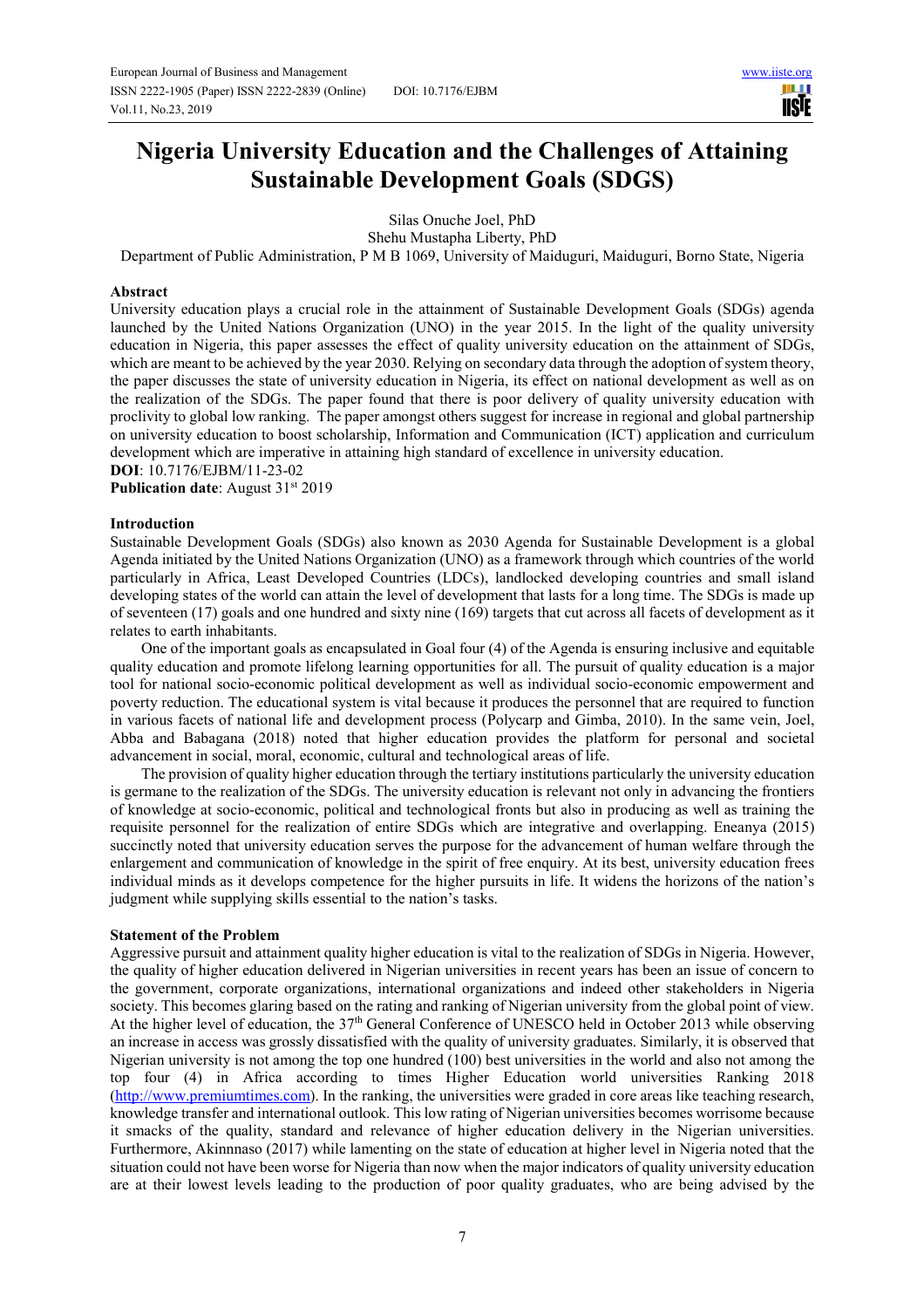ш **IISIE** 

government to go to farm in the absence of job opportunities and some of those who don't want to go to the farm take various forms of crime, including robbery, kidnapping and cybercrime. This paper therefore investigates the trends, causes and consequences of the lower quality of higher education delivered in Nigerian universities and its effect on the realization of SDGs.

# **Objectives of the Paper**

The objectives of this paper are to;

- i. identify the causes of poor delivery of university education in Nigeria;
- ii. assess the consequences of poor quality university education on national development; and
- iii. examine the implication of poor quality university education on the realization of SDGs.

# **Briefs on Nigerian University Education**

The quest for higher education in Nigeria predates the colonial era. Eneanya (2015) accounted that the beginning of higher education in Nigeria dates back to the time of the abolition of slave trade in England, in 1772 and the resettlement of these freed slaves in Freetown (the capital of Sierra-Leone). The first known Nigerian to receive some form of higher education was Samuel Ajayi Crowther who was one of the last slaves sold in West Africa and repatriated to Freetown in 1822. The Fourah Bay College in Sierra Leone was founded by the Church Missionary Society in 1827 to train ministers, teachers and day workers for the church. Ajayi returned from England to become the first registered student of the new college. This institution was affiliated to the University of Durham in Ireland. Samuel Ajayi Crowther and his brother ex-slave Henry Carr became the first graduates of this college. The institution opened the way to higher education of students from all former British colonies in West Africa (i.e Nigeria, Gambia, Sierra Leone and Ghana) and from the inception of the college from 1827 to 1950, more than 50% of Fourah Bay students were Nigerians.

The demand for establishment of universities in Nigeria were growing strong and stronger owing to many factors which are: the request by the nationalists, the need to reduce the stress and sufferings of Nigerians who trooped to Europe, America and other places outside Nigeria to acquired university education, the need to have institutions that conduct researches to extend the frontier of knowledge as well as the need to provide high quality graduates for the industries and economy at large which was in very short supply during that period.

The University College Ibadan (UCI) was established in 1948, as a corollary of nationalists demand as the Yaba Higher College, which was established in Lagos before then, was very different from a university. As a result of population explosion and the need to offer relevant programmes in other field of human endeavor, University of Nigeria, Nsukka (UNN) and University of Lagos were later established in 1960 and 1962 respectively. As Nigeria continues to grow in population and structure, which led to the creation of many states, the number of Universities continues to increase. As at late 2017, Nigeria has 153 Universities made up of Federal, States and Private owned Universities. These Universities aim at providing higher education. The National Policy of Education Section 5, subsection 32 (1981:22) as cited in (Eneanya 2015:207) stated the goals of higher education thus;

- i. the acquisition, development and inculcation of the proper value orientation for the survival of the individual and the society;
- ii. the development of intellectual capacities of individuals to understand and appreciate their environment;
- iii. the acquisition of both physical and intellectual skills which will enable individuals to develop into useful members of the community; and
- iv. the acquisition of an objective view of the local and external environment.

Higher educational institutions especially the universities are to pursue these goals through teaching, research, dissemination of existing and new information, the pursuit of service to the community and serving as a storehouse of knowledge.

# **Briefs on SDGs**

The SDGs is a plan of action for people, plants and prosperity. It is also referred to as the 2030 Agenda for Sustainable Development. The SDGs contain seventeen (17) inspirational goals and one hundred and sixty nine (169) targets between them as a post 2015 Development Agenda as documented at (www.un.org/sustainabledevelopmentgoals). These goals are summarized as:

Goal 1: End poverty in all its forms everywhere

Goal 2: End hunger, achieve food security and improve nutrition and promote sustainable agriculture

Goal 3: Ensure healthy lives and promote well-being for all at all ages

Goal 4: Ensure inclusive and equitable quality education and promote life- long learning opportunities for all

Goal 5: Achieve gender equality and empower all women and girls

Goal 6: Ensure availability and sustainable management of water and sanitation for all

Goal 7: Ensure access to affordable, reliable, sustainable and modern energy for all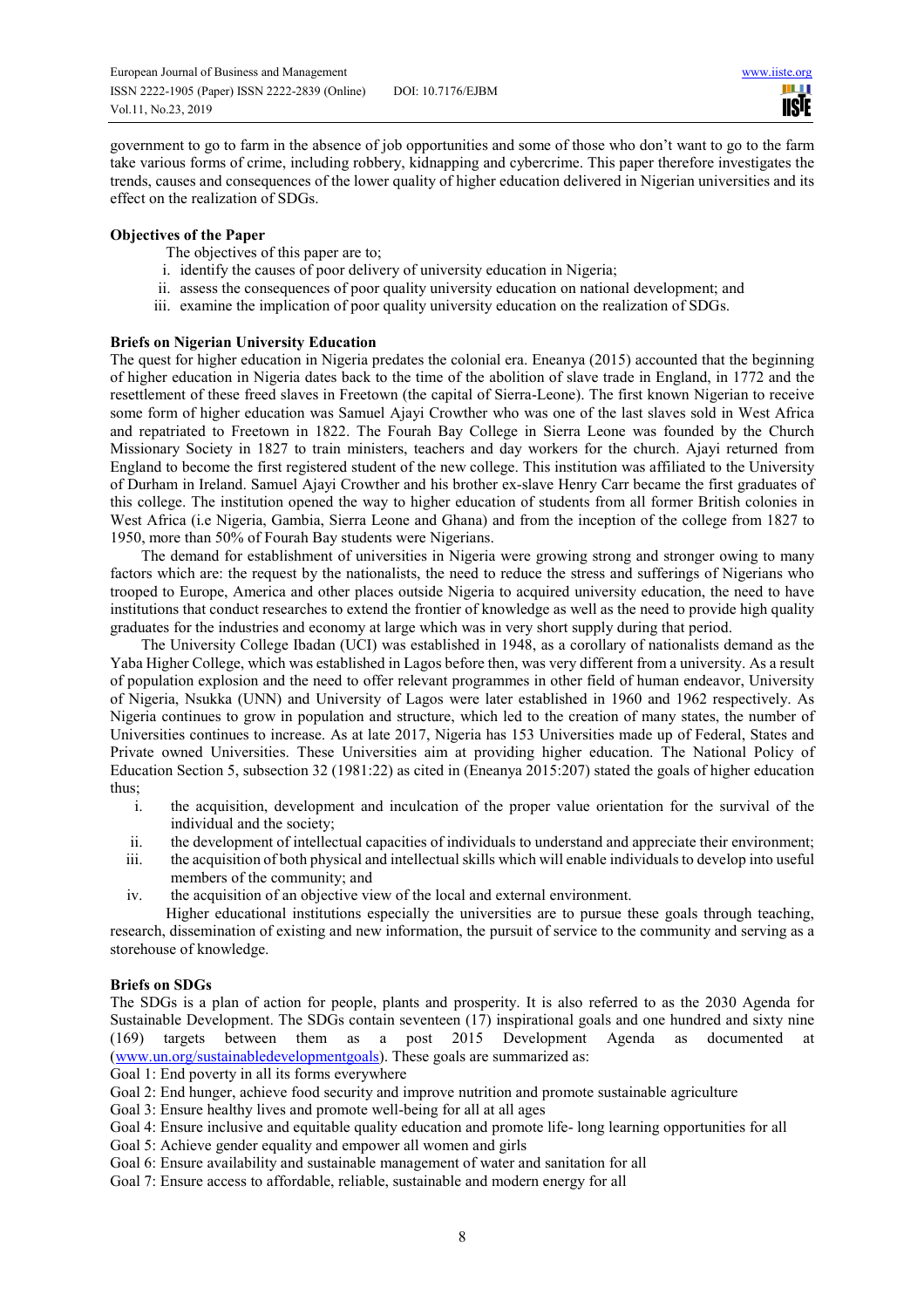ш **TISTE** 

- Goal 8: Promote sustained, inclusive and sustainable economic growth, full and productive employment and decent work for all
- Goal 9: Build resilient infrastructure, promote inclusive and sustainable industrialization and foster innovation
- Goal 10: Reduce inequality within and among countries
- Goal 11: Make cities and human settlements inclusive, safe, resilient and sustainable
- Goal 12: Ensure sustainable consumption and production patterns
- Goal 13: Take urgent action to combat climate change and its impacts
- Goal 14: Conserve and sustainably use the oceans, seas and marine resources for sustainable development
- Goal 15: Protect, restore and promote sustainable use of terrestrial ecosystems, sustainably manage forests, combat desertification, and halt and reverse land degradation and halt biodiversity loss
- Goal 16: Promote peaceful and inclusive societies for sustainable development, provide access to justice for all and build effective, accountable and inclusive institutions at all levels
- Goal 17: Strengthen the means of implementation and revitalize the Global Partnership for Sustainable Development. It is imperative to note now that the SDGs has direct and indirect connection with provision of quality university education. In other words, provision of quality university education is key to the actualization of the goals. The goal four (4) of the SDGs focuses mainly on education: it goes thus:

"Ensure inclusive and equitable quality education and promote life- long learning opportunities for all"

In order to attain this goal, certain targets were set in relation to it. These targets are by 2030 to:

- i. ensure that all girls and boys complete free, equitable and quality primary and secondary education leading to relevant and effective learning outcomes
- ii. ensure that all girls and boys have access to quality early childhood development, care and pre-primary education so that they are ready for primary education
- iii. ensure equal access for all women and men to affordable and quality technical, vocational and tertiary education, including university
- iv. substantially increase the number of youth and adults who have relevant skills, including technical and vocational skills, for employment, decent jobs and entrepreneurship
- v. eliminate gender disparities in education, ensure equal access to all levels of education and vocational training for the vulnerable, including persons with disabilities, indigenous peoples and children in vulnerable situations
- vi. ensure that all youths and a substantial proportion of adults, both men and women, achieve literacy and numeracy
- vii. ensure that all learners acquire the knowledge and skills needed to promote sustainable development, including, among others, through education for sustainable development and sustainable lifestyles, human rights, gender equality, promotion of a culture of peace and non-violence, global citizenship and appreciation of cultural diversity and cultures contribution to sustainable development:
- vii(a) Build and upgrade education facilities that are child, disability and gender sensitive and provide safe, non-violent, inclusive and effective learning environment for all;
- vii(b) By 2020, substantially expand globally the number of scholarships available to developing countries, in particular least developed countries, small island developing states and African countries, for enrolment in higher education, including vocational training and information and communication technology, technical, engineering and scientific programmes, in developed countries and other developing countries; and,
- vii(c) By 2030, substantially increase the supply of qualified teachers, including through international cooperation for teacher training in developing countries, especially least developed countries and small island developing states.

The realization of goal four (4) and indeed other goals of SDGs require delivery of quality university education.

#### **Theoretical Framework**

This paper adopts system theory. There are different perspectives of system theory such as the Input-Throughput-Output (Eastonian), Cybernetics and Organismic perspectives. The organismic perspective of system theory will form the basis for explaining university education and SDGs in this write up. The organismic perspective is an attempt to study and understand an organization, a policy, programme or an entity as a living organism. A system is meant to achieve a particular goal and is dependent upon the effective functioning of its parts called sub-systems. Each sub-system performs a series of needed activities.

Dlakwa (2009) expresses that in this respect, a system is seen as analogous to a living organism that is maintained and sustained by its internal components. Using anatomical features as a basis of illustration, he explains that all the anatomical features that perform vital functions are developed in the organism such as the heart, brain, eyes and ears. These organs must work in harmony to enable the organism put effective resistance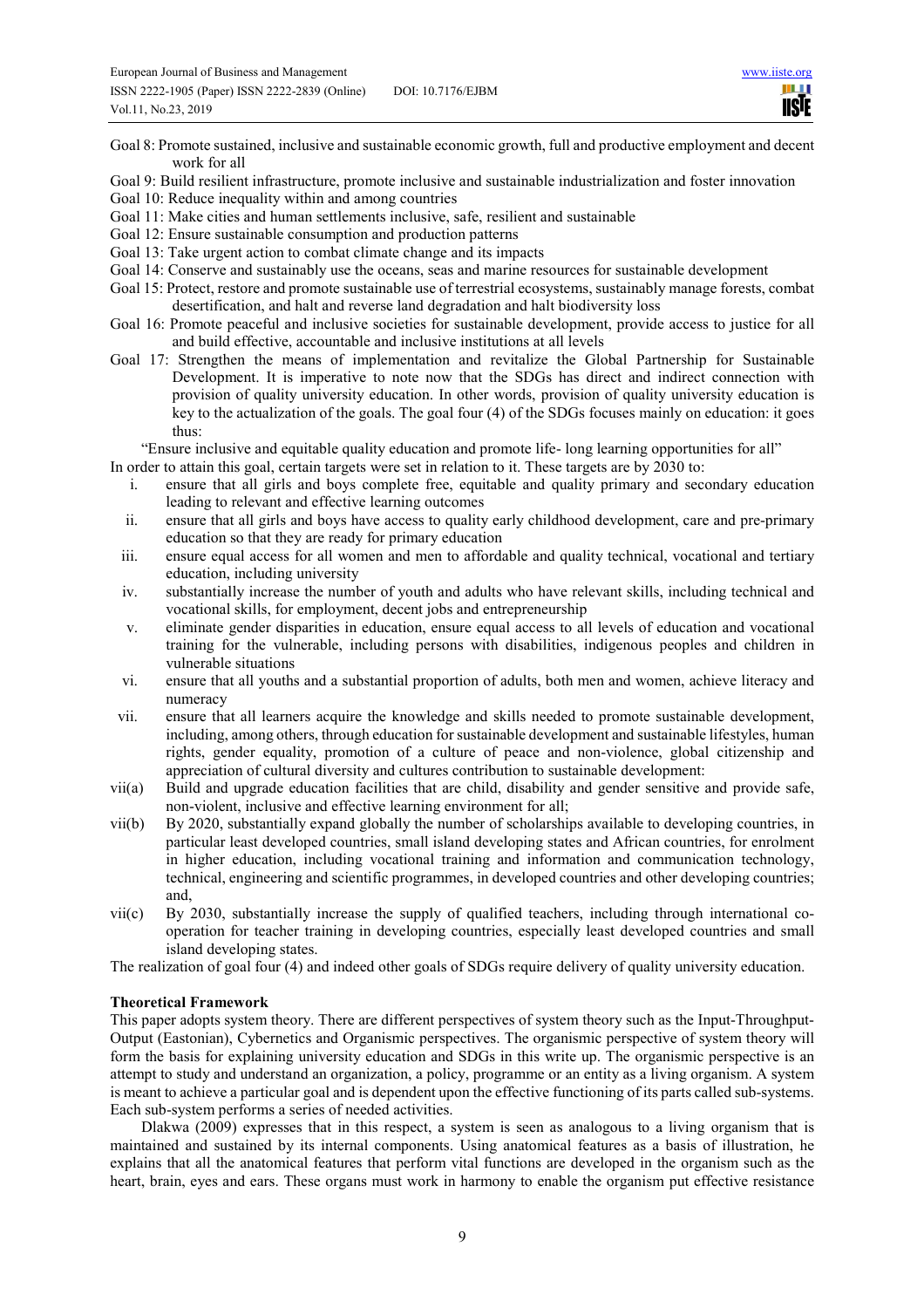against pressures exerted on it by exogenous forces. Through homeostatic adjustment process, the organism can continue to cope with the periodic disturbances from the environment. In other words, the survival of the organism depends on the extent to which it can maintain a form of dynamic equilibrium with the ever-changing environment in which it operates.

When this theory is applied to the Nigeria University Education and the attainment of SDGs, the university education is viewed as a component of the entire education system, which is categorized into basic or primary education, secondary and tertiary education. Similarly, the university education is part of the Goal (4) of the SDGs and for the goals to be attained, the delivery of quality university education should be ensured. This is because it is connected to other levels of education in Nigeria.

## **Causes of Poor University Education in Nigeria**

There are myriads of the causes of poor delivery of university education in Nigeria. These include poor funding, depreciating quality of teachers, research capacity deficit, inadequacies in facilities for teaching, learning, and research, lack of regional quality assurance framework and accreditation system and slow adoption of ICT for delivering quality higher education (Jegede, 2017). It is pertinent at this juncture to briefly explain some of these points mentioned.

*Poor funding*: Finance plays major role in the delivery of quality education at the university level. The input through men and materials in order to obtain a desirable quality output can only be mobilised, organized and accomplished through proper funding. However, successive governments in recent times in Nigeria have not demonstrated high commitment to quality university education through funding. This among other areas is obvious in the percentage of annual budget allocated to education sector. Budgetary allocation to the education sector as a whole has not been very encouraging. Nigeria budgetary allocation to the sector has been on the decrease from 10% to 6.24% between 2015 to 2017 as reflected in Table 1.1 below:

| Year | <b>Education</b><br><b>Allocation</b><br>to<br>Sector (In Billions of N) | <b>National</b><br><b>Budget</b><br>Annual<br>In(Trillions of N) | % of Annual Budget<br><b>Allocation to Education</b><br><b>Sector</b> |
|------|--------------------------------------------------------------------------|------------------------------------------------------------------|-----------------------------------------------------------------------|
| 2017 | 455, 407, 788, 565                                                       | 7, 298, 507, 709, 937                                            | 6.24                                                                  |
| 2016 | 480, 278, 214, 688                                                       | 6,077,680,000,000                                                | 7.90                                                                  |
| 2015 | 483, 183, 784, 654                                                       | 4, 493, 363, 957, 158                                            | 10.75                                                                 |
| 2014 | 495, 283, 130, 268                                                       | 4, 642, 960, 000, 000                                            | 10.67                                                                 |
| 2013 | 427, 515, 707, 889                                                       | 4, 987, 220, 425, 601                                            | 8.57                                                                  |

## **Table 1.1 Nigeria Education Budget 2013 – 2017**

Source: //www.budgetoffice.gov.ng

The Nigerian 2018 annual budgetary allocation to the education sector is not different form the low percentages reflected in Table 1.1. Out of 9.1 (Nine point one trillion naira) approved as a national budget only a paltry sum of 102.907 (billion naira) representing 7% was allocated to the education sector which is expected to cater for about 40 Federal Universities, 28 Federal Polytechnics, 21 Federal Colleges of Education, 104 Federal Unity Schools as well as 28 parastatals. All these budgetary allocations over the years were grossly inadequate and fall short of UNESCO standard, which stipulated that 15% - 20% of National budget should be allocated to education. Needless to say that these low allocations has profound effect on quality of education.

*Depreciating quality of teachers***:** it is axiomatic that no quality education can be obtained above the quality of the teachers. The quality of teachers at university level has been depreciating with many of them unable deliver a wellresearched lecture note nor write implementable research proposal due to lack of basic skills in research methodology. Some present papers they cannot defend due to plagiarism. As a result, there are not well equipped to teach the undergraduates qualitatively. This no doubt affects the quality of graduates being produced negatively. *Research capacity deficit***:** It is no longer secret that some university teachers lacks requisite research skills and are unable to write an implementable research proposal due to lack of basic skills in research methodology. Some lecturers also present papers they cannot defend due to plagiarism. Jegede (2017) reveals to support the reality of this ugly trend when he noted the quality of research proposals submitted to Tertiary Education Trust Fund (TetFund) by mostly university lecturers for funding. In assessing the research proposals for funding support, less than 40 percent of the proposals are readable while only 15 percent of these readable ones are successful. The overall consequences of this is that innovation and technology that ought to grow from research and development at university level is stunted thereby defeating one of the very essence of university education which is to promote research and development.

*Inadequate Teaching Facilities***:** Meaningful teaching can only take place at university level where relevant facilities for teaching, learning and research are available in right quantity and quality. It is obvious that facilities like libraries, laboratory equipment and machines, vehicles, offices for teachers and hostels for students, recreational facilities are not only in short supply but are not in good condition. In addition, it also limits the number of students that can be admitted into higher institutions. Jegede (2017) stressed this point when he noted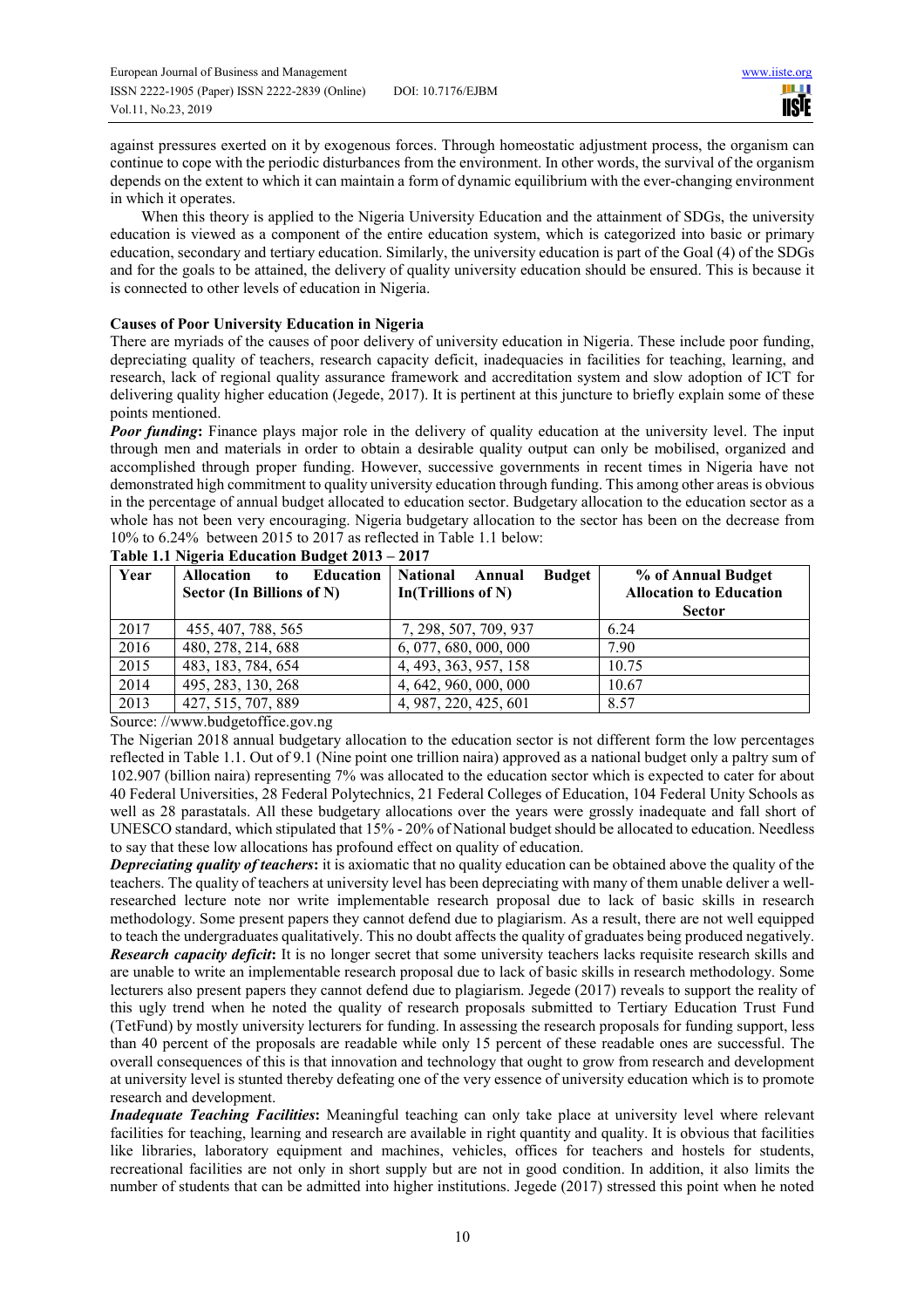that the phenomenal stress on universities as a result of pressure for admission is so enormous. On the average between the year 2010 – 2016, out of over 1.5 million Nigerians seeking admission to tertiary institutions, only about 26.5% are successful. This is because facilities in the higher institutions particularly the universities are overstretched. This makes teaching and learning cumbersome. The deficiencies of most of these facilities in addition to poor staff welfare have been the major causes of strike actions by university teachers in Nigerian universities. The cumulative effect of these infrastructural inadequacies is that effective knowledge necessary for empowerment cannot be imparted unto the students.

*Lack of regional quality assurance framework and accreditation system*: The control of the content and quality of teaching and learning at university level is key to sustaining academic standard. Regular monitoring of academic service delivery has not been very effective by relevant committee, and agencies. In addition, review of curriculum and the entire content of studies to meet the ever-changing needs of the society have also not been quiet timely. Academic accreditation exercises in universities are sometimes compromised thereby making some universities to run courses that they obviously have not resources and requirements to run. This hampers quality of university education.

*Slow adoption of ITC for delivering quality higher education***:** The influence and impact of Information and Communication Technology (ITC) in modern teaching and learning across the global is tremendous. Hence for universities to catch up with the ever increasing demand for quality education, the use of ICT at faster rate need to be applied both in lecture delivery, conduct of examination and conduct of research. The rate of application in teaching and learning at university level has been very slow on the part of both the teachers and the learners. Electronic instruments for ICT based learning are not sufficient and sustainable on various university campuses. On the part of the learners or students, it not easy to get for instance a personal computer (laptop) due to poverty. This affects and obstructs free and speedy sharing of knowledge for quality education at university level with the consequence of poor delivery of university education.

# **Consequences of Poor Delivery of Higher Education on National Development**

Education is key to national development and for all sectors to develop adequately there must be abundance of well-developed human capital to power them through university education. On the contrary, the poor delivery of university education as witnessed in Nigeria in this era has debilitating effect on national development. These effects can be viewed from the following dimensions:

*Poor Quality of Human Resource Development***:** Educational institutions particularly the universities remain relevant training institutions for the production and development of manpower. However, the declining state of the quality of university education has resulted in the production of poor quality of manpower for various sectors of the economy. In some critical activities like oil and gas exploration, expatriates are being engaged because of non- availability or incompetency of indigenous personnel to undertake such activities. This makes these critical industrial activities to be under the control of foreign influence that may undermine national interest.

*Educational Tourism***:** The poor quality of university education in Nigeria has resulted in mass exodus of Nigerian students to foreign countries where quality university education is delivered compared to what is obtainable in Nigeria. The search for quality university education and stable academic calendar has propelled many Nigerians to go to foreign countries like USA, UK, Germany, France, Malaysia, India and even some African countries like Ghana, Kenya and South Africa. The tuition fees and other expenses of these Nigerian students are paid in the currency of their host countries thereby leading to drain of Nigerian currency, which affect national income, and by extension economic growth.

*Brain Drain*: It is no longer strange that the poor quality of university education has led to migration of Nigerian lecturers and technocrats to other countries. In most cases, these lecturers and technocrats are experts and highly experienced in their various field of specialization. Their exist are normally replaced by mediocre who offer low rate of services to the educational sector thereby leading to further decline in quality of university education delivered. In most cases the half -baked graduates are absorbed into the education sector and this lead to recycling of mediocre who neither possess the required skills and knowledge to formulate quality educational policy nor the experience to implement it.

*Enthronement of Neocolonialism***:** Inadequate and lack of competent professionals and expertise occasioned by poor quality of university education has given expatriates strategic positions in various spheres of national life as contractors and consultants. This makes economic independence far from being a reality as their actions and inactions furthers the interest of their home countries who may be interested in perpetrating their economy hegemony of developing countries like Nigeria. All these frustrate national efforts at attaining true development.

# **Effects of Poor Quality of University Education on the Attainment of SDGs**

The SDGs is meant to launch nations of the world to higher realm of development by the year 2030. As earlier noted, there exist a nexus between quality of education and national as well as global development. Therefore, the poor delivery of university education could have a profound adverse effect on the attainment of SDGs in the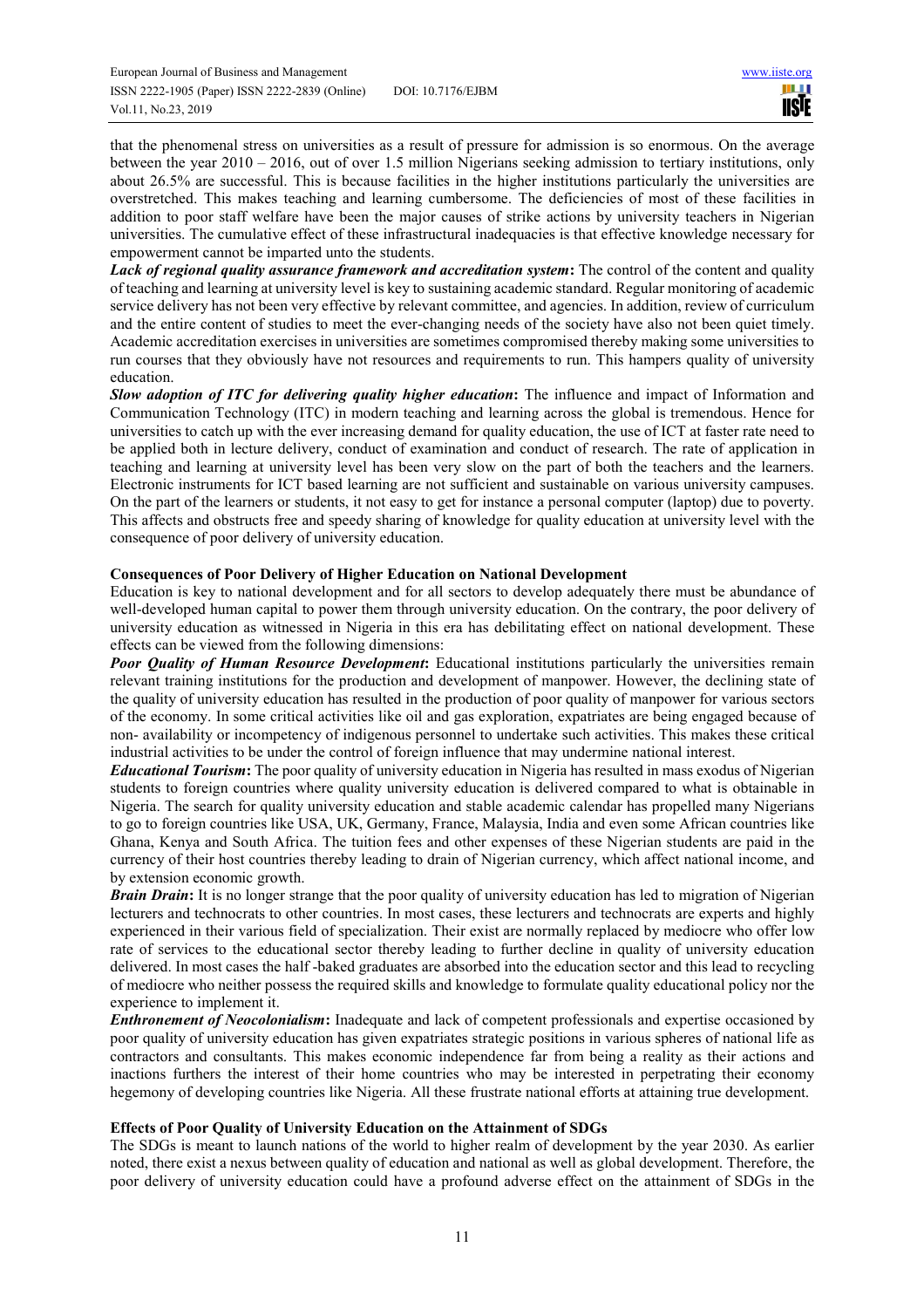ш **IISIE** 

### following ways:

*Impediments to Industrial Growth***:** Industrial growth and development is directly linked to the attainment of SDGs. For instance, goal 12 (twelve) of the SDGs aims at ensuring sustainable consumption and production patterns. Similarly, goal 9 (nine) focuses on building resilient infrastructure, promote inclusive and sustainable industrialization and foster innovation. These goals require sustained research at university level of education to attain them. It is a known fact that most inventions and innovations in all fields of human endeavors across the world are carried out at the level of university education research. And this innovation is catalyst to industrialization and economic growth. Poor delivery of university education will undermine the attainment of industrial production and industrialization related goals of the SDGs.

*Difficulty in Handling Unemployment***:** Providing productive employment opportunities is one of the cardinal objectives of the SDGs. It is important to create employment opportunities but also very necessary to produce employable graduates. The poor quality of university education consequently produce half-baked that are largely not employable. Some graduates are jobless because of the quality of education they received which cannot make them to get job or create job. Joblessness results in lack of income which deepens poverty in all its forms everywhere.

*Complication in Realizing Educationally Related Goals***:** It take quality university education to realize other educationally related goals like SDGs 4 and 5 which deals with provision of inclusive quality education and gender equality and empowerment for women and girls respectively. The university is a production hub of quality teachers necessary for the formulation and implementation of quality policy for the realization of basic education. Poor quality of university education negatively affects the quality and quantity of teachers for the implementation of Universal Basic Education (UBE) scheme. This hampers the realization of educationally related goals of SDGs. From the aforementioned points and analysis, it is incontrovertible that poor quality of university education delivery has proclivity to retrogressive effects on the attainment of SDGs by the year 2030. There is therefore strong need to take steps to improve quality of university education delivery.

## **Conclusion**

University education is a catalyst to socio-economic and political development of any nation including Nigeria. However, from the discussion in this paper, the state of university education calls for urgent improvement to strengthen its quality on a solid footing to serve as a lunch pad to the attainment of national and global development.

#### **Recommendations**

The following recommendations are hereby offered to improve the quality of university education as key to the attainment of Sustainable Development Goals (SDGs).

- i. *Increase in Government Funding***:** The role of government in the delivery of quality university education is still critical in Nigeria. There is a need to consolidate on this role through increase in budgetary allocation to the education sector. The civil society organizations can assist in the performance of this function by embarking on peaceful means of mounting pressure on government as well as monitoring and tracking spending by relevant educational agencies and institution of government.
- ii. *Increase in Private Sector Contributions and Participation***:** The need for increase in private sector contributions and participation in the provision and delivery of quality university education is important because they are also consumers of university products and graduates. Private and corporate organizations should be encouraged to contribute more funds to the education sector through education tax while those who are interested in running private university could be granted opportunities after meeting the requirements and with government ensuring proper monitoring and evaluation to avoid abuse and decline in the quality delivered.
- iii. *Increase in Parental roles and Responsibilities***:** The home through the parents also needs to play a revitalizing role in improving the quality of university education. The parents should ensure that their wards imbibe good morals that discourage cheating and other negative vices and extolling dignity of labour and honest work. They should also strive to discharge their responsibilities to ensure that their wards lack no fund and other resources necessary for them to excel in university education.
- iv. *Strengthening Global Partnership***:** The need for regional and global partnership on university education as it relates to ICT scholarship and curriculum development is imperative. This to enable Nigeria strives toward attaining high standard of excellence is the delivery of quality university education.

# **References**

Akinnaso, N. (2017). "University Education in Nigeria at the Cross Roads" https://punch.com/University Education in Nigeria retrieved 02/11/2018.

Budgetary Allocation to Education Sector (2018) at //www.budgetoffice.gov.ng retrieved 09/01/2018 Dlakwa, H. D. (2009). Concepts and Models in Policy Formulation and Analysis: Kaduna: Pyla-Mak Service Ltd.